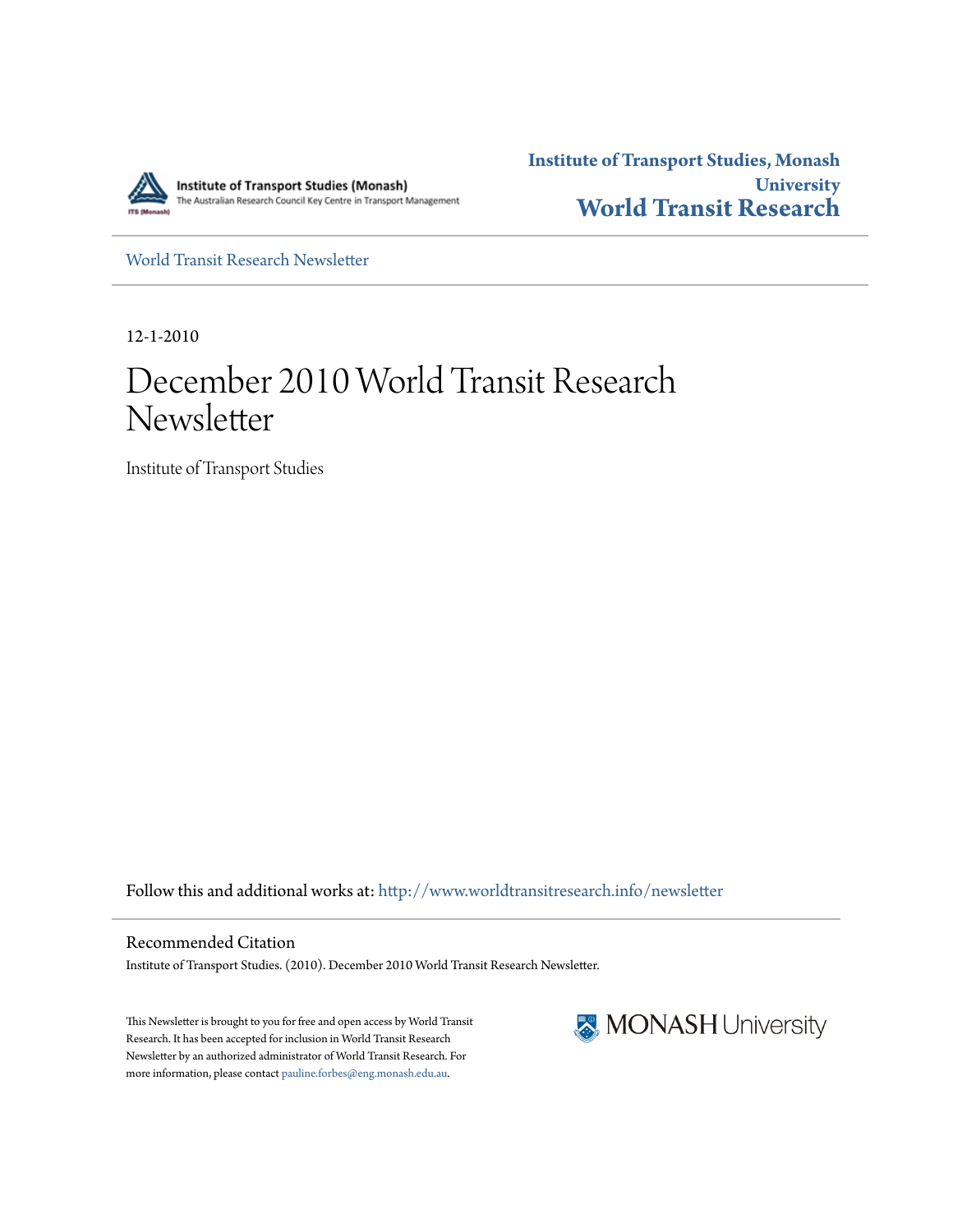

### **World Transit Research**

### **December 2010 Newsletter**

[http://www.worldtransitresearch.info](http://www.worldtransitresearch.info/)

Welcome to the third WORLD TRANSIT RESEARCH clearinghouse newsletter. This newsletter, which is published bimonthly, summarises new research published in the field which has been added to the World Transit Research (WTR) clearinghouse research database.

#### **BACKGROUND**

World Transit Research (WTR) is designed to help public transport practitioners and researchers get easier access to quality research in the field of public transport planning. WTR is a free repository of research papers, reports, research abstracts and links to research findings from leading research journals indexed and searchable to ensure easier access to topics of interest. The site is developed and run by the [Public Transport Research Group](http://eng.monash.edu.au/civil/research/centres/its/research-activities/public-transport-planning.html) at the Institute of Transport Studies, Monash University. The clearinghouse performs the following functions:

- Search/Find The database is searchable on key words and also via a list of subject areas
- Newsletter Subscription Those accessing the website can enrol in a free email newsletter. This broadcasts  $\bullet$ new publications in the field ever 2 months
- Links links to relevant associated sites are provided
- Submit Research Researchers can use the website to suggest items for inclusion in the database. Copyright requirements are described.

#### **NEWSLETTER**

Your recommendation can help grow our number of subscribers. Do you know someone interested in public transport research that would like to receive this newsletter? Ask them to go to<http://www.worldtransitresearch.info/> and enter their email address in the box provided under Newsletter.

#### **NEW ADDITIONS**

World Transit Research clearinghouse now includes some 3,598 research reports/papers. Some 83 newly published papers have been added and are listed in the attached table. In addition new journals and relevant papers are also occasionally added from previous publication records.

#### **CONTRIBUTE YOUR RESEARCH AND INCREASE YOUR CITATIONS**

Should you have any relevant papers that you think should be included in this repository, please log on to [www.worldtransitresearch.info](http://www.worldtransitresearch.info/) and click on the Submit Research icon. The WTR Clearinghouse is a very effective tool to increase author citations of research since it acts to publicise your research to those interested in this field.

#### **UNSUBSCRIBE**

Click here to [unsubscribe](http://www.worldtransitresearch.info/) from this newsletter.

#### **SUGGESTIONS WELCOMED**

If you have any queries or suggestions on how to improve our publication, we would love to hear from you at: [enquiries@worldtransitresearch.info](mailto:enquiries@worldtransitresearch.info)

Pauline Forbes Research Clearing House Manager [enquiries@worldtransitresearch.info](mailto:enquiries@worldtransitresearch.info) PH +61 3 9905 5568 Fax: +61 3 9905 4944

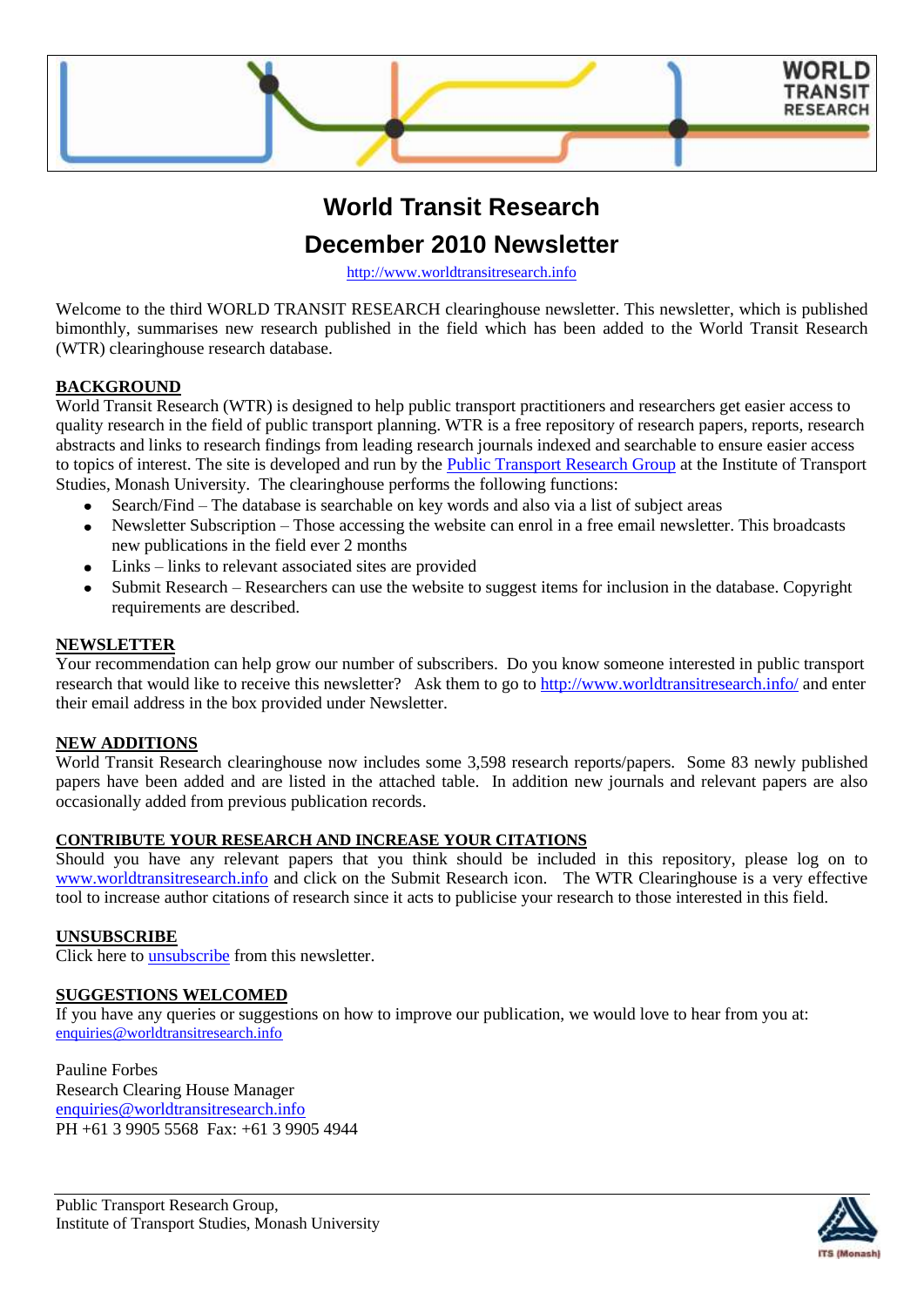#### **WORLD TRANSIT RESEARCH – NEW RESEARCH PUBLICATIONS**

| M Lindsay, J.L. Schofer,<br>Relationship between proximity to transit and ridership for journey-to-work<br>2010<br>P Durango-Cohen, K.A. Gray<br>trips in Chicago.<br>Operator changes through competitive tendering: Empirical evidence from<br>K Augustin, M Walter<br>2010<br>German local bus transport<br>Solving procurement problems in public transport: Examining multi-principal<br>2010<br>L Hansson<br>roles in relation to effective control mechanisms<br>The 2008 New Zealand public transport management act: Rationale, key<br>D P Ashmore, A D Mellor<br>2010<br>provisions and parallels with the United Kingdom.<br>W Veeneman, J Koppenjan<br>Securing public values in public transport projects: Four Dutch cases on<br>2010<br>innovation<br>Recent developments in flexible transport services<br>J D Nelson, S Wright, B Masson,<br>2010<br>G Ambrosino, A Naniopoulos<br>Exploring the trip chaining behaviour of public transport users in Melbourne<br>G Currie, A Delbosc<br>2010<br>Changing public transport governance in Dutch metropoles: To tender or not<br>2010<br>W Veeneman<br>to tender<br>Modelling public transport stops by microscopic simulation<br>2010<br>R Fernández<br>Regulating the regulator: The impact of professional procuring bodies on local<br>F Longva, O Osland<br>2010<br>public transport policy and its effectiveness<br>The impact of lateness and reliability on passenger rail demand<br>2010<br>R Batley, J Dargay, M Wardman<br>N Rohlich, P J Haas, F L Edwards<br>Exploring the effectiveness of transit security awareness campaigns in the San<br>2010<br><b>Francisco Bay area</b><br>S Zemp, M Stauffacher, D J Lang,<br>Classifying railway stations for strategic transport and land use planning:<br>2010<br>R J Scholz<br><b>Context matters!</b><br>K Jansson, R Pyddoke<br>Quality incentives and quality outcomes in procured public transport - Case<br>2010<br>study Stockholm<br>2010<br>J Odeck, T Hagen, N Fearnley<br>Economic appraisal of universal design in transport: Experiences from Norway<br>2010<br>F Corman, A D'Ariano, D Pacciarelli,<br>Evaluation of green wave policy in real-time railway traffic management<br>M Pranzo<br>A D'Ariano, D Pacciarelli, M Pranzo<br>Assessment of flexible timetables in real-time traffic management of a railway<br>2010<br>bottleneck<br>F Corman, A D'Ariano, D Pacciarelli,<br>A tabu search algorithm for rerouting trains during rail operations<br>2010<br>M Pranzo<br>T Rickert<br>Technical and operational challenges to inclusive Bus rapid Transit: A guide<br>2010<br>for practitioners<br>Optimizing the demand captured by a railway system with a regular timetable<br>R Cordone, F Redaelli<br>2010<br>Sustainable Bus Rapid Transit initiatives in India: The role of decisive<br>R V Ponnaluri<br>2010<br>leadership and strong institutions<br>W T Lai, C F Chen<br>Behavioral intentions of public transit passengers-The roles of service<br>2010<br>quality, perceived value, satisfaction and involvement<br>C Chen, H Gong, C Lawson, E Bialostozky<br>Evaluating the feasibility of a passive travel survey collection in a complex<br>2010<br>urban environment: Lessons learned from the New York City case study<br>SIJ Chien, Y Y Ulusoy, C H Wei<br>Integrated transit services for minimum cost operation considering<br>2010<br>heterogeneous demand<br>Bus running time prediction using a statistical pattern recognition technique<br>N H Vu, A M Khan<br>2010<br>C Leiva, J C Muñoz, RGiesen, H Larrain<br>Design of limited-stop services for an urban bus corridor with capacity<br>2010<br>constraints<br>X Yang, J An, H Liu, J Teng, D Zhang<br>Evaluation Architecture Discussion of Route-Level Transit Service Quality<br>2010 | <b>AUTHOR</b>    | <b>TITLE</b>                                                             | <b>DATE</b> |
|-----------------------------------------------------------------------------------------------------------------------------------------------------------------------------------------------------------------------------------------------------------------------------------------------------------------------------------------------------------------------------------------------------------------------------------------------------------------------------------------------------------------------------------------------------------------------------------------------------------------------------------------------------------------------------------------------------------------------------------------------------------------------------------------------------------------------------------------------------------------------------------------------------------------------------------------------------------------------------------------------------------------------------------------------------------------------------------------------------------------------------------------------------------------------------------------------------------------------------------------------------------------------------------------------------------------------------------------------------------------------------------------------------------------------------------------------------------------------------------------------------------------------------------------------------------------------------------------------------------------------------------------------------------------------------------------------------------------------------------------------------------------------------------------------------------------------------------------------------------------------------------------------------------------------------------------------------------------------------------------------------------------------------------------------------------------------------------------------------------------------------------------------------------------------------------------------------------------------------------------------------------------------------------------------------------------------------------------------------------------------------------------------------------------------------------------------------------------------------------------------------------------------------------------------------------------------------------------------------------------------------------------------------------------------------------------------------------------------------------------------------------------------------------------------------------------------------------------------------------------------------------------------------------------------------------------------------------------------------------------------------------------------------------------------------------------------------------------------------------------------------------------------------------------------------------------------------------------------------------------------------------------------------------------------------------------------------------------------------------------------------------------------------------------------------------------------------------------------------------------------------------------------------------------------------------------------------------------------------------------------------------------------------------------------------------------------------------------------------------------------------------------------------------------------------------------------|------------------|--------------------------------------------------------------------------|-------------|
|                                                                                                                                                                                                                                                                                                                                                                                                                                                                                                                                                                                                                                                                                                                                                                                                                                                                                                                                                                                                                                                                                                                                                                                                                                                                                                                                                                                                                                                                                                                                                                                                                                                                                                                                                                                                                                                                                                                                                                                                                                                                                                                                                                                                                                                                                                                                                                                                                                                                                                                                                                                                                                                                                                                                                                                                                                                                                                                                                                                                                                                                                                                                                                                                                                                                                                                                                                                                                                                                                                                                                                                                                                                                                                                                                                                                                       |                  |                                                                          |             |
|                                                                                                                                                                                                                                                                                                                                                                                                                                                                                                                                                                                                                                                                                                                                                                                                                                                                                                                                                                                                                                                                                                                                                                                                                                                                                                                                                                                                                                                                                                                                                                                                                                                                                                                                                                                                                                                                                                                                                                                                                                                                                                                                                                                                                                                                                                                                                                                                                                                                                                                                                                                                                                                                                                                                                                                                                                                                                                                                                                                                                                                                                                                                                                                                                                                                                                                                                                                                                                                                                                                                                                                                                                                                                                                                                                                                                       |                  |                                                                          |             |
|                                                                                                                                                                                                                                                                                                                                                                                                                                                                                                                                                                                                                                                                                                                                                                                                                                                                                                                                                                                                                                                                                                                                                                                                                                                                                                                                                                                                                                                                                                                                                                                                                                                                                                                                                                                                                                                                                                                                                                                                                                                                                                                                                                                                                                                                                                                                                                                                                                                                                                                                                                                                                                                                                                                                                                                                                                                                                                                                                                                                                                                                                                                                                                                                                                                                                                                                                                                                                                                                                                                                                                                                                                                                                                                                                                                                                       |                  |                                                                          |             |
|                                                                                                                                                                                                                                                                                                                                                                                                                                                                                                                                                                                                                                                                                                                                                                                                                                                                                                                                                                                                                                                                                                                                                                                                                                                                                                                                                                                                                                                                                                                                                                                                                                                                                                                                                                                                                                                                                                                                                                                                                                                                                                                                                                                                                                                                                                                                                                                                                                                                                                                                                                                                                                                                                                                                                                                                                                                                                                                                                                                                                                                                                                                                                                                                                                                                                                                                                                                                                                                                                                                                                                                                                                                                                                                                                                                                                       |                  |                                                                          |             |
|                                                                                                                                                                                                                                                                                                                                                                                                                                                                                                                                                                                                                                                                                                                                                                                                                                                                                                                                                                                                                                                                                                                                                                                                                                                                                                                                                                                                                                                                                                                                                                                                                                                                                                                                                                                                                                                                                                                                                                                                                                                                                                                                                                                                                                                                                                                                                                                                                                                                                                                                                                                                                                                                                                                                                                                                                                                                                                                                                                                                                                                                                                                                                                                                                                                                                                                                                                                                                                                                                                                                                                                                                                                                                                                                                                                                                       |                  |                                                                          |             |
|                                                                                                                                                                                                                                                                                                                                                                                                                                                                                                                                                                                                                                                                                                                                                                                                                                                                                                                                                                                                                                                                                                                                                                                                                                                                                                                                                                                                                                                                                                                                                                                                                                                                                                                                                                                                                                                                                                                                                                                                                                                                                                                                                                                                                                                                                                                                                                                                                                                                                                                                                                                                                                                                                                                                                                                                                                                                                                                                                                                                                                                                                                                                                                                                                                                                                                                                                                                                                                                                                                                                                                                                                                                                                                                                                                                                                       |                  |                                                                          |             |
|                                                                                                                                                                                                                                                                                                                                                                                                                                                                                                                                                                                                                                                                                                                                                                                                                                                                                                                                                                                                                                                                                                                                                                                                                                                                                                                                                                                                                                                                                                                                                                                                                                                                                                                                                                                                                                                                                                                                                                                                                                                                                                                                                                                                                                                                                                                                                                                                                                                                                                                                                                                                                                                                                                                                                                                                                                                                                                                                                                                                                                                                                                                                                                                                                                                                                                                                                                                                                                                                                                                                                                                                                                                                                                                                                                                                                       |                  |                                                                          |             |
|                                                                                                                                                                                                                                                                                                                                                                                                                                                                                                                                                                                                                                                                                                                                                                                                                                                                                                                                                                                                                                                                                                                                                                                                                                                                                                                                                                                                                                                                                                                                                                                                                                                                                                                                                                                                                                                                                                                                                                                                                                                                                                                                                                                                                                                                                                                                                                                                                                                                                                                                                                                                                                                                                                                                                                                                                                                                                                                                                                                                                                                                                                                                                                                                                                                                                                                                                                                                                                                                                                                                                                                                                                                                                                                                                                                                                       |                  |                                                                          |             |
|                                                                                                                                                                                                                                                                                                                                                                                                                                                                                                                                                                                                                                                                                                                                                                                                                                                                                                                                                                                                                                                                                                                                                                                                                                                                                                                                                                                                                                                                                                                                                                                                                                                                                                                                                                                                                                                                                                                                                                                                                                                                                                                                                                                                                                                                                                                                                                                                                                                                                                                                                                                                                                                                                                                                                                                                                                                                                                                                                                                                                                                                                                                                                                                                                                                                                                                                                                                                                                                                                                                                                                                                                                                                                                                                                                                                                       |                  |                                                                          |             |
|                                                                                                                                                                                                                                                                                                                                                                                                                                                                                                                                                                                                                                                                                                                                                                                                                                                                                                                                                                                                                                                                                                                                                                                                                                                                                                                                                                                                                                                                                                                                                                                                                                                                                                                                                                                                                                                                                                                                                                                                                                                                                                                                                                                                                                                                                                                                                                                                                                                                                                                                                                                                                                                                                                                                                                                                                                                                                                                                                                                                                                                                                                                                                                                                                                                                                                                                                                                                                                                                                                                                                                                                                                                                                                                                                                                                                       |                  |                                                                          |             |
|                                                                                                                                                                                                                                                                                                                                                                                                                                                                                                                                                                                                                                                                                                                                                                                                                                                                                                                                                                                                                                                                                                                                                                                                                                                                                                                                                                                                                                                                                                                                                                                                                                                                                                                                                                                                                                                                                                                                                                                                                                                                                                                                                                                                                                                                                                                                                                                                                                                                                                                                                                                                                                                                                                                                                                                                                                                                                                                                                                                                                                                                                                                                                                                                                                                                                                                                                                                                                                                                                                                                                                                                                                                                                                                                                                                                                       |                  |                                                                          |             |
|                                                                                                                                                                                                                                                                                                                                                                                                                                                                                                                                                                                                                                                                                                                                                                                                                                                                                                                                                                                                                                                                                                                                                                                                                                                                                                                                                                                                                                                                                                                                                                                                                                                                                                                                                                                                                                                                                                                                                                                                                                                                                                                                                                                                                                                                                                                                                                                                                                                                                                                                                                                                                                                                                                                                                                                                                                                                                                                                                                                                                                                                                                                                                                                                                                                                                                                                                                                                                                                                                                                                                                                                                                                                                                                                                                                                                       |                  |                                                                          |             |
|                                                                                                                                                                                                                                                                                                                                                                                                                                                                                                                                                                                                                                                                                                                                                                                                                                                                                                                                                                                                                                                                                                                                                                                                                                                                                                                                                                                                                                                                                                                                                                                                                                                                                                                                                                                                                                                                                                                                                                                                                                                                                                                                                                                                                                                                                                                                                                                                                                                                                                                                                                                                                                                                                                                                                                                                                                                                                                                                                                                                                                                                                                                                                                                                                                                                                                                                                                                                                                                                                                                                                                                                                                                                                                                                                                                                                       |                  |                                                                          |             |
|                                                                                                                                                                                                                                                                                                                                                                                                                                                                                                                                                                                                                                                                                                                                                                                                                                                                                                                                                                                                                                                                                                                                                                                                                                                                                                                                                                                                                                                                                                                                                                                                                                                                                                                                                                                                                                                                                                                                                                                                                                                                                                                                                                                                                                                                                                                                                                                                                                                                                                                                                                                                                                                                                                                                                                                                                                                                                                                                                                                                                                                                                                                                                                                                                                                                                                                                                                                                                                                                                                                                                                                                                                                                                                                                                                                                                       |                  |                                                                          |             |
|                                                                                                                                                                                                                                                                                                                                                                                                                                                                                                                                                                                                                                                                                                                                                                                                                                                                                                                                                                                                                                                                                                                                                                                                                                                                                                                                                                                                                                                                                                                                                                                                                                                                                                                                                                                                                                                                                                                                                                                                                                                                                                                                                                                                                                                                                                                                                                                                                                                                                                                                                                                                                                                                                                                                                                                                                                                                                                                                                                                                                                                                                                                                                                                                                                                                                                                                                                                                                                                                                                                                                                                                                                                                                                                                                                                                                       |                  |                                                                          |             |
|                                                                                                                                                                                                                                                                                                                                                                                                                                                                                                                                                                                                                                                                                                                                                                                                                                                                                                                                                                                                                                                                                                                                                                                                                                                                                                                                                                                                                                                                                                                                                                                                                                                                                                                                                                                                                                                                                                                                                                                                                                                                                                                                                                                                                                                                                                                                                                                                                                                                                                                                                                                                                                                                                                                                                                                                                                                                                                                                                                                                                                                                                                                                                                                                                                                                                                                                                                                                                                                                                                                                                                                                                                                                                                                                                                                                                       |                  |                                                                          |             |
|                                                                                                                                                                                                                                                                                                                                                                                                                                                                                                                                                                                                                                                                                                                                                                                                                                                                                                                                                                                                                                                                                                                                                                                                                                                                                                                                                                                                                                                                                                                                                                                                                                                                                                                                                                                                                                                                                                                                                                                                                                                                                                                                                                                                                                                                                                                                                                                                                                                                                                                                                                                                                                                                                                                                                                                                                                                                                                                                                                                                                                                                                                                                                                                                                                                                                                                                                                                                                                                                                                                                                                                                                                                                                                                                                                                                                       |                  |                                                                          |             |
|                                                                                                                                                                                                                                                                                                                                                                                                                                                                                                                                                                                                                                                                                                                                                                                                                                                                                                                                                                                                                                                                                                                                                                                                                                                                                                                                                                                                                                                                                                                                                                                                                                                                                                                                                                                                                                                                                                                                                                                                                                                                                                                                                                                                                                                                                                                                                                                                                                                                                                                                                                                                                                                                                                                                                                                                                                                                                                                                                                                                                                                                                                                                                                                                                                                                                                                                                                                                                                                                                                                                                                                                                                                                                                                                                                                                                       |                  |                                                                          |             |
|                                                                                                                                                                                                                                                                                                                                                                                                                                                                                                                                                                                                                                                                                                                                                                                                                                                                                                                                                                                                                                                                                                                                                                                                                                                                                                                                                                                                                                                                                                                                                                                                                                                                                                                                                                                                                                                                                                                                                                                                                                                                                                                                                                                                                                                                                                                                                                                                                                                                                                                                                                                                                                                                                                                                                                                                                                                                                                                                                                                                                                                                                                                                                                                                                                                                                                                                                                                                                                                                                                                                                                                                                                                                                                                                                                                                                       |                  |                                                                          |             |
|                                                                                                                                                                                                                                                                                                                                                                                                                                                                                                                                                                                                                                                                                                                                                                                                                                                                                                                                                                                                                                                                                                                                                                                                                                                                                                                                                                                                                                                                                                                                                                                                                                                                                                                                                                                                                                                                                                                                                                                                                                                                                                                                                                                                                                                                                                                                                                                                                                                                                                                                                                                                                                                                                                                                                                                                                                                                                                                                                                                                                                                                                                                                                                                                                                                                                                                                                                                                                                                                                                                                                                                                                                                                                                                                                                                                                       |                  |                                                                          |             |
|                                                                                                                                                                                                                                                                                                                                                                                                                                                                                                                                                                                                                                                                                                                                                                                                                                                                                                                                                                                                                                                                                                                                                                                                                                                                                                                                                                                                                                                                                                                                                                                                                                                                                                                                                                                                                                                                                                                                                                                                                                                                                                                                                                                                                                                                                                                                                                                                                                                                                                                                                                                                                                                                                                                                                                                                                                                                                                                                                                                                                                                                                                                                                                                                                                                                                                                                                                                                                                                                                                                                                                                                                                                                                                                                                                                                                       |                  |                                                                          |             |
|                                                                                                                                                                                                                                                                                                                                                                                                                                                                                                                                                                                                                                                                                                                                                                                                                                                                                                                                                                                                                                                                                                                                                                                                                                                                                                                                                                                                                                                                                                                                                                                                                                                                                                                                                                                                                                                                                                                                                                                                                                                                                                                                                                                                                                                                                                                                                                                                                                                                                                                                                                                                                                                                                                                                                                                                                                                                                                                                                                                                                                                                                                                                                                                                                                                                                                                                                                                                                                                                                                                                                                                                                                                                                                                                                                                                                       |                  |                                                                          |             |
|                                                                                                                                                                                                                                                                                                                                                                                                                                                                                                                                                                                                                                                                                                                                                                                                                                                                                                                                                                                                                                                                                                                                                                                                                                                                                                                                                                                                                                                                                                                                                                                                                                                                                                                                                                                                                                                                                                                                                                                                                                                                                                                                                                                                                                                                                                                                                                                                                                                                                                                                                                                                                                                                                                                                                                                                                                                                                                                                                                                                                                                                                                                                                                                                                                                                                                                                                                                                                                                                                                                                                                                                                                                                                                                                                                                                                       |                  |                                                                          |             |
|                                                                                                                                                                                                                                                                                                                                                                                                                                                                                                                                                                                                                                                                                                                                                                                                                                                                                                                                                                                                                                                                                                                                                                                                                                                                                                                                                                                                                                                                                                                                                                                                                                                                                                                                                                                                                                                                                                                                                                                                                                                                                                                                                                                                                                                                                                                                                                                                                                                                                                                                                                                                                                                                                                                                                                                                                                                                                                                                                                                                                                                                                                                                                                                                                                                                                                                                                                                                                                                                                                                                                                                                                                                                                                                                                                                                                       |                  |                                                                          |             |
|                                                                                                                                                                                                                                                                                                                                                                                                                                                                                                                                                                                                                                                                                                                                                                                                                                                                                                                                                                                                                                                                                                                                                                                                                                                                                                                                                                                                                                                                                                                                                                                                                                                                                                                                                                                                                                                                                                                                                                                                                                                                                                                                                                                                                                                                                                                                                                                                                                                                                                                                                                                                                                                                                                                                                                                                                                                                                                                                                                                                                                                                                                                                                                                                                                                                                                                                                                                                                                                                                                                                                                                                                                                                                                                                                                                                                       |                  |                                                                          |             |
|                                                                                                                                                                                                                                                                                                                                                                                                                                                                                                                                                                                                                                                                                                                                                                                                                                                                                                                                                                                                                                                                                                                                                                                                                                                                                                                                                                                                                                                                                                                                                                                                                                                                                                                                                                                                                                                                                                                                                                                                                                                                                                                                                                                                                                                                                                                                                                                                                                                                                                                                                                                                                                                                                                                                                                                                                                                                                                                                                                                                                                                                                                                                                                                                                                                                                                                                                                                                                                                                                                                                                                                                                                                                                                                                                                                                                       |                  |                                                                          |             |
|                                                                                                                                                                                                                                                                                                                                                                                                                                                                                                                                                                                                                                                                                                                                                                                                                                                                                                                                                                                                                                                                                                                                                                                                                                                                                                                                                                                                                                                                                                                                                                                                                                                                                                                                                                                                                                                                                                                                                                                                                                                                                                                                                                                                                                                                                                                                                                                                                                                                                                                                                                                                                                                                                                                                                                                                                                                                                                                                                                                                                                                                                                                                                                                                                                                                                                                                                                                                                                                                                                                                                                                                                                                                                                                                                                                                                       |                  |                                                                          |             |
|                                                                                                                                                                                                                                                                                                                                                                                                                                                                                                                                                                                                                                                                                                                                                                                                                                                                                                                                                                                                                                                                                                                                                                                                                                                                                                                                                                                                                                                                                                                                                                                                                                                                                                                                                                                                                                                                                                                                                                                                                                                                                                                                                                                                                                                                                                                                                                                                                                                                                                                                                                                                                                                                                                                                                                                                                                                                                                                                                                                                                                                                                                                                                                                                                                                                                                                                                                                                                                                                                                                                                                                                                                                                                                                                                                                                                       |                  |                                                                          |             |
|                                                                                                                                                                                                                                                                                                                                                                                                                                                                                                                                                                                                                                                                                                                                                                                                                                                                                                                                                                                                                                                                                                                                                                                                                                                                                                                                                                                                                                                                                                                                                                                                                                                                                                                                                                                                                                                                                                                                                                                                                                                                                                                                                                                                                                                                                                                                                                                                                                                                                                                                                                                                                                                                                                                                                                                                                                                                                                                                                                                                                                                                                                                                                                                                                                                                                                                                                                                                                                                                                                                                                                                                                                                                                                                                                                                                                       |                  |                                                                          |             |
|                                                                                                                                                                                                                                                                                                                                                                                                                                                                                                                                                                                                                                                                                                                                                                                                                                                                                                                                                                                                                                                                                                                                                                                                                                                                                                                                                                                                                                                                                                                                                                                                                                                                                                                                                                                                                                                                                                                                                                                                                                                                                                                                                                                                                                                                                                                                                                                                                                                                                                                                                                                                                                                                                                                                                                                                                                                                                                                                                                                                                                                                                                                                                                                                                                                                                                                                                                                                                                                                                                                                                                                                                                                                                                                                                                                                                       |                  |                                                                          |             |
|                                                                                                                                                                                                                                                                                                                                                                                                                                                                                                                                                                                                                                                                                                                                                                                                                                                                                                                                                                                                                                                                                                                                                                                                                                                                                                                                                                                                                                                                                                                                                                                                                                                                                                                                                                                                                                                                                                                                                                                                                                                                                                                                                                                                                                                                                                                                                                                                                                                                                                                                                                                                                                                                                                                                                                                                                                                                                                                                                                                                                                                                                                                                                                                                                                                                                                                                                                                                                                                                                                                                                                                                                                                                                                                                                                                                                       |                  |                                                                          |             |
|                                                                                                                                                                                                                                                                                                                                                                                                                                                                                                                                                                                                                                                                                                                                                                                                                                                                                                                                                                                                                                                                                                                                                                                                                                                                                                                                                                                                                                                                                                                                                                                                                                                                                                                                                                                                                                                                                                                                                                                                                                                                                                                                                                                                                                                                                                                                                                                                                                                                                                                                                                                                                                                                                                                                                                                                                                                                                                                                                                                                                                                                                                                                                                                                                                                                                                                                                                                                                                                                                                                                                                                                                                                                                                                                                                                                                       |                  |                                                                          |             |
|                                                                                                                                                                                                                                                                                                                                                                                                                                                                                                                                                                                                                                                                                                                                                                                                                                                                                                                                                                                                                                                                                                                                                                                                                                                                                                                                                                                                                                                                                                                                                                                                                                                                                                                                                                                                                                                                                                                                                                                                                                                                                                                                                                                                                                                                                                                                                                                                                                                                                                                                                                                                                                                                                                                                                                                                                                                                                                                                                                                                                                                                                                                                                                                                                                                                                                                                                                                                                                                                                                                                                                                                                                                                                                                                                                                                                       |                  |                                                                          |             |
|                                                                                                                                                                                                                                                                                                                                                                                                                                                                                                                                                                                                                                                                                                                                                                                                                                                                                                                                                                                                                                                                                                                                                                                                                                                                                                                                                                                                                                                                                                                                                                                                                                                                                                                                                                                                                                                                                                                                                                                                                                                                                                                                                                                                                                                                                                                                                                                                                                                                                                                                                                                                                                                                                                                                                                                                                                                                                                                                                                                                                                                                                                                                                                                                                                                                                                                                                                                                                                                                                                                                                                                                                                                                                                                                                                                                                       |                  |                                                                          |             |
|                                                                                                                                                                                                                                                                                                                                                                                                                                                                                                                                                                                                                                                                                                                                                                                                                                                                                                                                                                                                                                                                                                                                                                                                                                                                                                                                                                                                                                                                                                                                                                                                                                                                                                                                                                                                                                                                                                                                                                                                                                                                                                                                                                                                                                                                                                                                                                                                                                                                                                                                                                                                                                                                                                                                                                                                                                                                                                                                                                                                                                                                                                                                                                                                                                                                                                                                                                                                                                                                                                                                                                                                                                                                                                                                                                                                                       |                  |                                                                          |             |
|                                                                                                                                                                                                                                                                                                                                                                                                                                                                                                                                                                                                                                                                                                                                                                                                                                                                                                                                                                                                                                                                                                                                                                                                                                                                                                                                                                                                                                                                                                                                                                                                                                                                                                                                                                                                                                                                                                                                                                                                                                                                                                                                                                                                                                                                                                                                                                                                                                                                                                                                                                                                                                                                                                                                                                                                                                                                                                                                                                                                                                                                                                                                                                                                                                                                                                                                                                                                                                                                                                                                                                                                                                                                                                                                                                                                                       |                  |                                                                          |             |
|                                                                                                                                                                                                                                                                                                                                                                                                                                                                                                                                                                                                                                                                                                                                                                                                                                                                                                                                                                                                                                                                                                                                                                                                                                                                                                                                                                                                                                                                                                                                                                                                                                                                                                                                                                                                                                                                                                                                                                                                                                                                                                                                                                                                                                                                                                                                                                                                                                                                                                                                                                                                                                                                                                                                                                                                                                                                                                                                                                                                                                                                                                                                                                                                                                                                                                                                                                                                                                                                                                                                                                                                                                                                                                                                                                                                                       |                  |                                                                          |             |
|                                                                                                                                                                                                                                                                                                                                                                                                                                                                                                                                                                                                                                                                                                                                                                                                                                                                                                                                                                                                                                                                                                                                                                                                                                                                                                                                                                                                                                                                                                                                                                                                                                                                                                                                                                                                                                                                                                                                                                                                                                                                                                                                                                                                                                                                                                                                                                                                                                                                                                                                                                                                                                                                                                                                                                                                                                                                                                                                                                                                                                                                                                                                                                                                                                                                                                                                                                                                                                                                                                                                                                                                                                                                                                                                                                                                                       |                  |                                                                          |             |
|                                                                                                                                                                                                                                                                                                                                                                                                                                                                                                                                                                                                                                                                                                                                                                                                                                                                                                                                                                                                                                                                                                                                                                                                                                                                                                                                                                                                                                                                                                                                                                                                                                                                                                                                                                                                                                                                                                                                                                                                                                                                                                                                                                                                                                                                                                                                                                                                                                                                                                                                                                                                                                                                                                                                                                                                                                                                                                                                                                                                                                                                                                                                                                                                                                                                                                                                                                                                                                                                                                                                                                                                                                                                                                                                                                                                                       |                  |                                                                          |             |
|                                                                                                                                                                                                                                                                                                                                                                                                                                                                                                                                                                                                                                                                                                                                                                                                                                                                                                                                                                                                                                                                                                                                                                                                                                                                                                                                                                                                                                                                                                                                                                                                                                                                                                                                                                                                                                                                                                                                                                                                                                                                                                                                                                                                                                                                                                                                                                                                                                                                                                                                                                                                                                                                                                                                                                                                                                                                                                                                                                                                                                                                                                                                                                                                                                                                                                                                                                                                                                                                                                                                                                                                                                                                                                                                                                                                                       |                  |                                                                          |             |
|                                                                                                                                                                                                                                                                                                                                                                                                                                                                                                                                                                                                                                                                                                                                                                                                                                                                                                                                                                                                                                                                                                                                                                                                                                                                                                                                                                                                                                                                                                                                                                                                                                                                                                                                                                                                                                                                                                                                                                                                                                                                                                                                                                                                                                                                                                                                                                                                                                                                                                                                                                                                                                                                                                                                                                                                                                                                                                                                                                                                                                                                                                                                                                                                                                                                                                                                                                                                                                                                                                                                                                                                                                                                                                                                                                                                                       |                  |                                                                          |             |
|                                                                                                                                                                                                                                                                                                                                                                                                                                                                                                                                                                                                                                                                                                                                                                                                                                                                                                                                                                                                                                                                                                                                                                                                                                                                                                                                                                                                                                                                                                                                                                                                                                                                                                                                                                                                                                                                                                                                                                                                                                                                                                                                                                                                                                                                                                                                                                                                                                                                                                                                                                                                                                                                                                                                                                                                                                                                                                                                                                                                                                                                                                                                                                                                                                                                                                                                                                                                                                                                                                                                                                                                                                                                                                                                                                                                                       |                  |                                                                          |             |
|                                                                                                                                                                                                                                                                                                                                                                                                                                                                                                                                                                                                                                                                                                                                                                                                                                                                                                                                                                                                                                                                                                                                                                                                                                                                                                                                                                                                                                                                                                                                                                                                                                                                                                                                                                                                                                                                                                                                                                                                                                                                                                                                                                                                                                                                                                                                                                                                                                                                                                                                                                                                                                                                                                                                                                                                                                                                                                                                                                                                                                                                                                                                                                                                                                                                                                                                                                                                                                                                                                                                                                                                                                                                                                                                                                                                                       |                  |                                                                          |             |
|                                                                                                                                                                                                                                                                                                                                                                                                                                                                                                                                                                                                                                                                                                                                                                                                                                                                                                                                                                                                                                                                                                                                                                                                                                                                                                                                                                                                                                                                                                                                                                                                                                                                                                                                                                                                                                                                                                                                                                                                                                                                                                                                                                                                                                                                                                                                                                                                                                                                                                                                                                                                                                                                                                                                                                                                                                                                                                                                                                                                                                                                                                                                                                                                                                                                                                                                                                                                                                                                                                                                                                                                                                                                                                                                                                                                                       |                  |                                                                          |             |
|                                                                                                                                                                                                                                                                                                                                                                                                                                                                                                                                                                                                                                                                                                                                                                                                                                                                                                                                                                                                                                                                                                                                                                                                                                                                                                                                                                                                                                                                                                                                                                                                                                                                                                                                                                                                                                                                                                                                                                                                                                                                                                                                                                                                                                                                                                                                                                                                                                                                                                                                                                                                                                                                                                                                                                                                                                                                                                                                                                                                                                                                                                                                                                                                                                                                                                                                                                                                                                                                                                                                                                                                                                                                                                                                                                                                                       |                  |                                                                          |             |
|                                                                                                                                                                                                                                                                                                                                                                                                                                                                                                                                                                                                                                                                                                                                                                                                                                                                                                                                                                                                                                                                                                                                                                                                                                                                                                                                                                                                                                                                                                                                                                                                                                                                                                                                                                                                                                                                                                                                                                                                                                                                                                                                                                                                                                                                                                                                                                                                                                                                                                                                                                                                                                                                                                                                                                                                                                                                                                                                                                                                                                                                                                                                                                                                                                                                                                                                                                                                                                                                                                                                                                                                                                                                                                                                                                                                                       |                  |                                                                          |             |
|                                                                                                                                                                                                                                                                                                                                                                                                                                                                                                                                                                                                                                                                                                                                                                                                                                                                                                                                                                                                                                                                                                                                                                                                                                                                                                                                                                                                                                                                                                                                                                                                                                                                                                                                                                                                                                                                                                                                                                                                                                                                                                                                                                                                                                                                                                                                                                                                                                                                                                                                                                                                                                                                                                                                                                                                                                                                                                                                                                                                                                                                                                                                                                                                                                                                                                                                                                                                                                                                                                                                                                                                                                                                                                                                                                                                                       |                  |                                                                          |             |
|                                                                                                                                                                                                                                                                                                                                                                                                                                                                                                                                                                                                                                                                                                                                                                                                                                                                                                                                                                                                                                                                                                                                                                                                                                                                                                                                                                                                                                                                                                                                                                                                                                                                                                                                                                                                                                                                                                                                                                                                                                                                                                                                                                                                                                                                                                                                                                                                                                                                                                                                                                                                                                                                                                                                                                                                                                                                                                                                                                                                                                                                                                                                                                                                                                                                                                                                                                                                                                                                                                                                                                                                                                                                                                                                                                                                                       | L Buys, E Miller | Conceptualising convenience: Transportation practices and perceptions of | 2010        |
| inner-urban high density residents in Brisbane, Australia                                                                                                                                                                                                                                                                                                                                                                                                                                                                                                                                                                                                                                                                                                                                                                                                                                                                                                                                                                                                                                                                                                                                                                                                                                                                                                                                                                                                                                                                                                                                                                                                                                                                                                                                                                                                                                                                                                                                                                                                                                                                                                                                                                                                                                                                                                                                                                                                                                                                                                                                                                                                                                                                                                                                                                                                                                                                                                                                                                                                                                                                                                                                                                                                                                                                                                                                                                                                                                                                                                                                                                                                                                                                                                                                                             |                  |                                                                          |             |
| <b>Quality standards for passenger trains: Political majorities and environmental</b><br>J Rothbauer, G Sieg<br>2010                                                                                                                                                                                                                                                                                                                                                                                                                                                                                                                                                                                                                                                                                                                                                                                                                                                                                                                                                                                                                                                                                                                                                                                                                                                                                                                                                                                                                                                                                                                                                                                                                                                                                                                                                                                                                                                                                                                                                                                                                                                                                                                                                                                                                                                                                                                                                                                                                                                                                                                                                                                                                                                                                                                                                                                                                                                                                                                                                                                                                                                                                                                                                                                                                                                                                                                                                                                                                                                                                                                                                                                                                                                                                                  |                  |                                                                          |             |
| costs                                                                                                                                                                                                                                                                                                                                                                                                                                                                                                                                                                                                                                                                                                                                                                                                                                                                                                                                                                                                                                                                                                                                                                                                                                                                                                                                                                                                                                                                                                                                                                                                                                                                                                                                                                                                                                                                                                                                                                                                                                                                                                                                                                                                                                                                                                                                                                                                                                                                                                                                                                                                                                                                                                                                                                                                                                                                                                                                                                                                                                                                                                                                                                                                                                                                                                                                                                                                                                                                                                                                                                                                                                                                                                                                                                                                                 |                  |                                                                          |             |
| The dynamics of fare and frequency choice in urban transit<br>2010<br>I Savage                                                                                                                                                                                                                                                                                                                                                                                                                                                                                                                                                                                                                                                                                                                                                                                                                                                                                                                                                                                                                                                                                                                                                                                                                                                                                                                                                                                                                                                                                                                                                                                                                                                                                                                                                                                                                                                                                                                                                                                                                                                                                                                                                                                                                                                                                                                                                                                                                                                                                                                                                                                                                                                                                                                                                                                                                                                                                                                                                                                                                                                                                                                                                                                                                                                                                                                                                                                                                                                                                                                                                                                                                                                                                                                                        |                  |                                                                          |             |

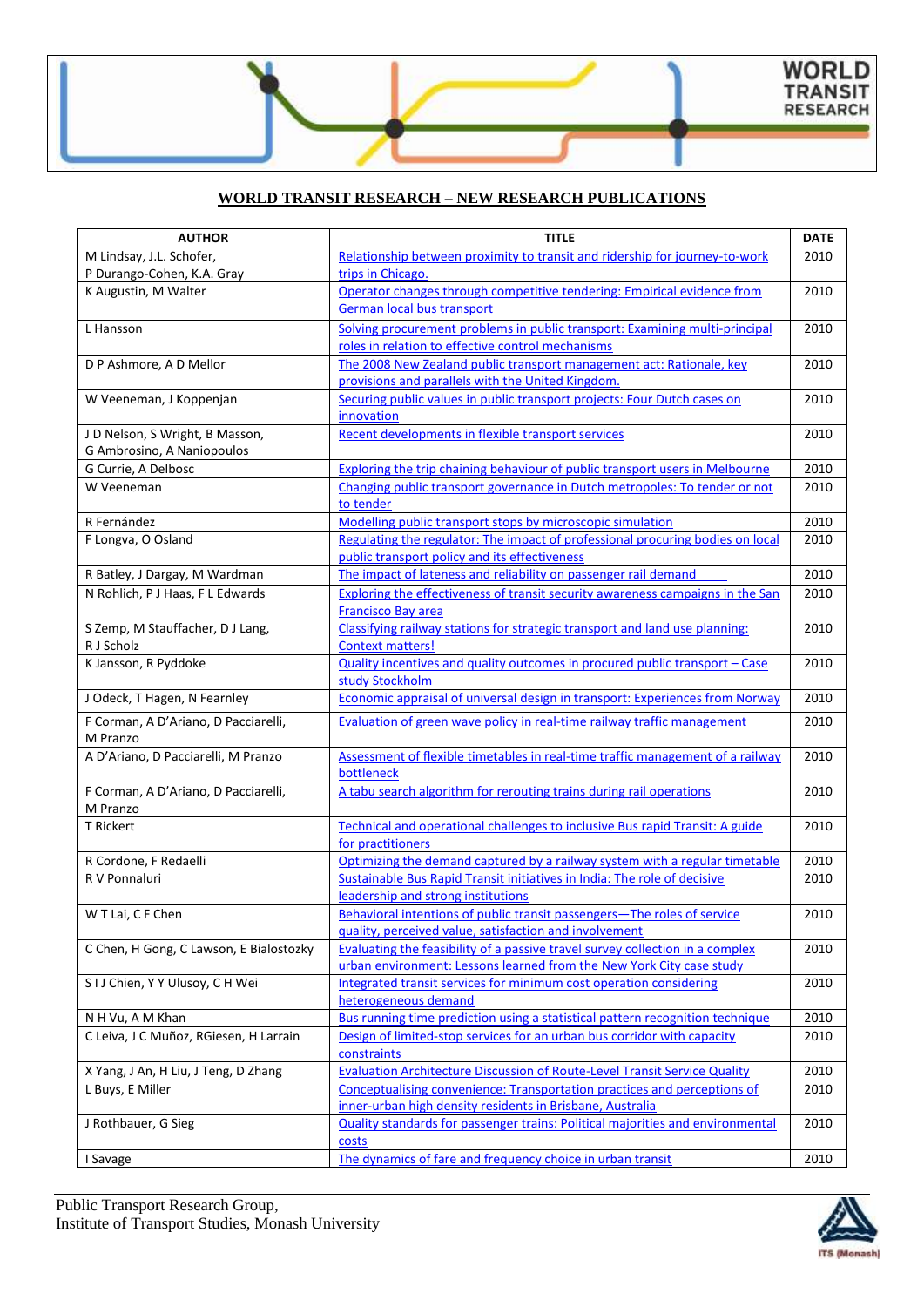# WORLD<br>TRANSIT<br>RESEARCH

| Y H Min, M J Park, S P Hong, S H Hong                                                                               | An appraisal of a column-generation-based algorithm for centralized train-<br>conflict resolution on a metropolitan railway network  | 2010 |
|---------------------------------------------------------------------------------------------------------------------|--------------------------------------------------------------------------------------------------------------------------------------|------|
| I Wallis, D Bray, H Webster                                                                                         | To competitively tender or to negotiate - Weighing up the choices in a<br>mature market                                              | 2010 |
| J K Stanley                                                                                                         | Goal achievement with trusting partnerships at the tactical level                                                                    | 2010 |
| D A Eerdmans, S C E van Kooij,                                                                                      | Are we doing it wrong or do we expect too much? Forces that push                                                                     | 2010 |
| D M van de Velde, H Westerink                                                                                       | authorities to become public transport designers                                                                                     |      |
| D A Hensher, J Stanley                                                                                              | Contracting regimes for bus services: What have we learnt after 20 years?                                                            | 2010 |
| R Gibson                                                                                                            | New Zealand public transport procurement strategies in a new legislative                                                             | 2010 |
|                                                                                                                     | environment                                                                                                                          |      |
| P Preston                                                                                                           | What's so funny about peace, love and transport integration?                                                                         | 2010 |
| P S Lin, A Fabregas, E Gonzalez-Velez,<br>H Zhou                                                                    | Moving the bus safely back into traffic, Phase II                                                                                    | 2010 |
| E Israel, G Cohen-Blankshtain                                                                                       | Testing the decentralization effects of rail systems: Empirical findings from<br><b>Israel</b>                                       | 2010 |
| U S Government Accountability Office                                                                                | Transit Rail: Potential rail car cost saving strategies exist                                                                        | 2010 |
| J K Waite                                                                                                           | Reconciling security, disclosure and record-retention requirements in transit<br>procurements                                        | 2010 |
| L R C Bricker, R B Jacobsen, C P Gainer                                                                             | Developing and implementing a transit advertising policy                                                                             | 2010 |
| Harrington-Hughes & Associates                                                                                      | Managing increasing ridership demand                                                                                                 | 2010 |
| R Golem, J Smith-Heimer                                                                                             | Relationships between streetcars and the built environment                                                                           | 2010 |
| L Eboli, G Mazzulla                                                                                                 | How to capture the Passengers' point of view on a transit service through<br>rating and choice options                               | 2010 |
| X Li, L Quadrifoglio                                                                                                | Feeder transit services: Choosing between fixed and demand responsive<br>policy                                                      | 2010 |
| P Hodgson, S Potter                                                                                                 | Refining light rapid transit typology: a UK perspective                                                                              | 2010 |
| R Buehler, J Pucher                                                                                                 | Making public transport financially sustainable                                                                                      | 2010 |
| C H Sørensen, F Longva                                                                                              | Increased coordination in public transport - Which mechanisms are<br>available?                                                      | 2010 |
| Ö Özgür                                                                                                             | Performance analysis of rail transit investments in Turkey: Istanbul, Ankara,<br>Izmir and Bursa                                     | 2010 |
| S Chien, J Byun, A Bladikas                                                                                         | Optimal stop spacing and headway of congested transit system considering<br>realistic wait times                                     | 2010 |
| P Khanna, S Jain, P Sharma, S Mishra                                                                                | Impact of increasing mass transit share on energy use and emissions from<br>transport sector for National Capital Territory of Delhi | 2010 |
| Y Shafahi, A Khani                                                                                                  | A practical model for transfer optimization in a transit network: Model<br>formulations and solutions                                | 2010 |
| G Currie, T Richardson, P Smyth,<br>D Vella-Brodrick, J Hine, K Lucas,<br>J Stanley, J Morris, R Kinnear, J Stanley | Investigating links between transport disadvantage, social exclusion and well-<br>being in Melbourne – Updated Results               | 2010 |
| T Litman                                                                                                            | Evaluating public transit health benefits                                                                                            | 2010 |
| TV Mathew, S Khasnabis, S Mishra                                                                                    | Optimal resource allocation among transit agencies for fleet management                                                              | 2010 |
| C Mulley                                                                                                            | Promoting social inclusion in a deregulated environment: Extending                                                                   | 2010 |
|                                                                                                                     | accessibility using collective taxi-based services                                                                                   |      |
| A De-Los-Santos, G Laporte, J A Mesa,<br>F Perea                                                                    | Evaluating passenger robustness in a rail transit network                                                                            | 2010 |
| J Dubé, F Des Rosiers, M Thériault, P Dib                                                                           | Economic impact of a supply change in mass transit in urban areas: A<br>Canadian example.                                            | 2010 |
| E Cipriani, S Gori, M Petrelli                                                                                      | Transit network design: A procedure and an application to a large urban area                                                         | 2010 |
| Y H Chengl                                                                                                          | <b>Exploring passenger anxiety associated with train travel</b>                                                                      | 2010 |
| G Currie, A Delbosc                                                                                                 | Modelling the social and psychological impacts of transport disadvantage                                                             | 2010 |
| M Frondel, C Vance                                                                                                  | Rarely enjoyed? A count data analysis of ridership in Germany's public<br>transport                                                  | 2010 |
| Pinnacle Research and Policy Ltd                                                                                    | Auditing public transport accessibility in New Zealand                                                                               | 2010 |
| S Samanta, M K Jha                                                                                                  | Modeling a rail transit alignment considering different objectives                                                                   | 2010 |
| Y Dehghani, C K Gihring, D S Shelton,                                                                               | <b>Travel demand forecasting analysis challenges supporting Washington State</b>                                                     | 2010 |
| T B Baker, A Yarlagadda, R Tung                                                                                     | Ferries' long-range plan development.                                                                                                |      |